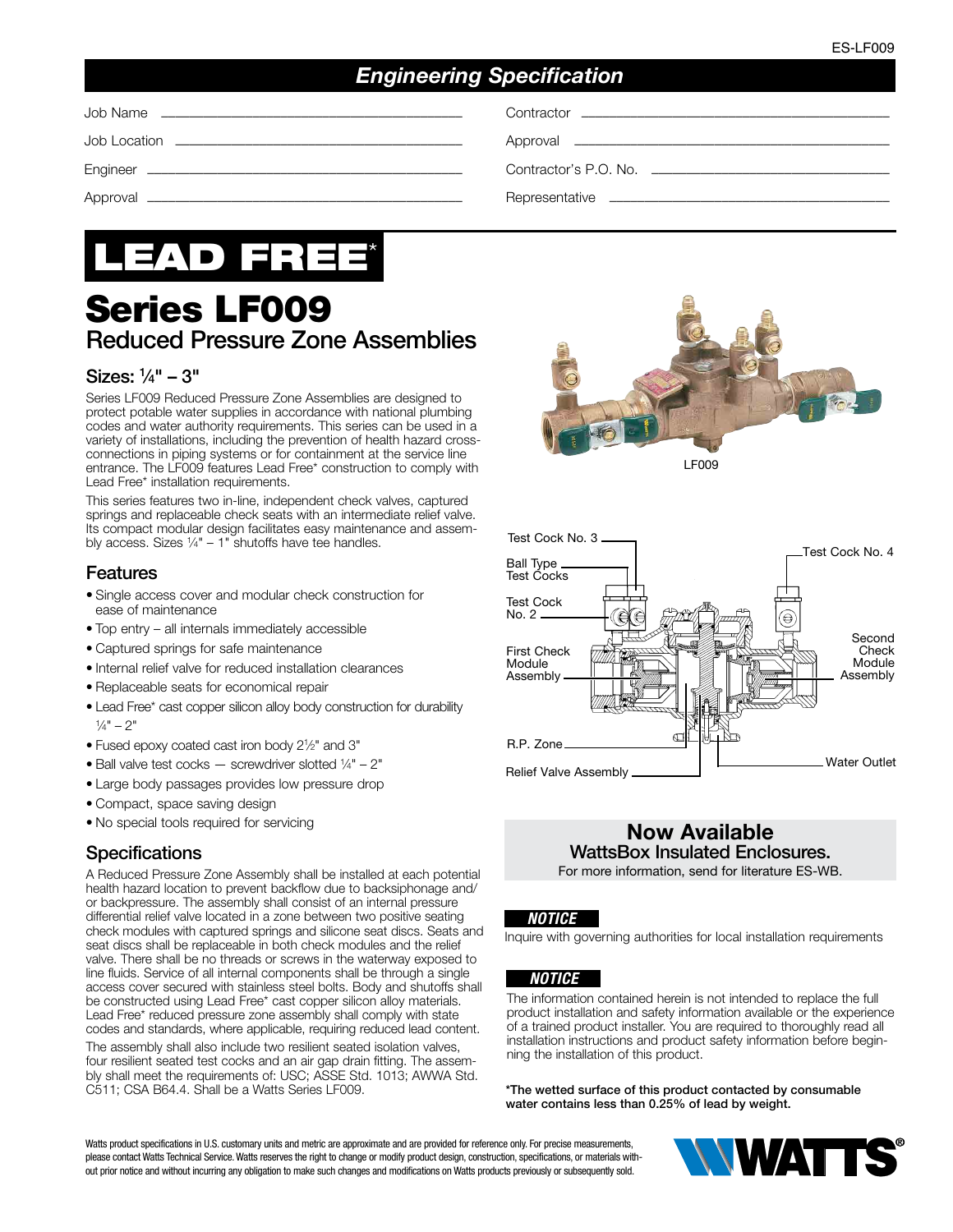#### Available Models: 1 ⁄4" – 2" Suffix:

| ЮT      | - quarter-turn ball valves                                |
|---------|-----------------------------------------------------------|
| S       | - strainer                                                |
| ΙF      | - without shutoff valves                                  |
| РC      | - internal polymer coating                                |
|         | W/Press** – press inlet x press outlet $(1/2" - 2"$ only) |
| Prefix: |                                                           |
| $\cup$  | - union connections                                       |
|         |                                                           |

## Available Models: 21 ⁄2" – 3"

#### Suffix:

| <b>NRS</b> | - non-rising stem resilient seated gate valves                |
|------------|---------------------------------------------------------------|
| OSY        | - UL/FM outside stem and yoke resilient seated<br>gate valves |
| S-FDA      | - FDA epoxy coated strainer                                   |
| QT-FDA     | - FDA epoxy coated quarter-turn ball valves                   |
| ΙF         | - without shutoff valves                                      |

Note: The installation of a drain line is recommended. When installing a drain line, an air gap is necessary (see ES-AG).

#### Materials: 1 ⁄4" – 2"

Lead Free\* cast copper silicon alloy body construction, silicone rubber disc material in the first and second check plus the relief valve. Replaceable polymer check seats for first and second checks. Removable Relief valve seats. Stainless steel cover bolts.

Standardly furnished with NPT body connections.

Model LF009QT furnished with quarter-turn, full port, resilient seated, Lead Free\* cast copper silicon alloy body ball valve shutoffs.

#### Materials:  $2\frac{1}{2}$ " and 3"

Air Gaps and Elbows

- (FDA approved) Epoxy coated cast iron unibody with plastic seats
- Relief valve with stainless steel seat and trim
- Lead Free cast copper silicon alloy body ball valve test cocks

## Pressure / Temperature

Sizes  $1/4"$  – 2" Suitable for supply pressure up to 175psi (12.1) bar). Water temperature: 33°F – 180°F (0.5° – 82°C).

Sizes 2<sup>1</sup>/<sub>2</sub>" and 3" are suitable for supply pressures up to 175psi (12.1 bar) and water temperature at 110°F (43°C) continuous, 140°F (60°C) intermittent.

#### Standards

**USC** ASSE No. 1013 AWWA C511 CSA B64.4 IAPMO File No. 1563.



#### Approvals

ASSE, AWWA, CSA, IAPMO

Approved by the Foundation for Cross-Connection Control and Hydraulic Research at the University of Southern California.

Approval models QT, PC, NRS, OSY.

UL Classified

21⁄2" and 3" with OSY gate valves.

3/4" - 2" without shutoff valves (-LF) (except LF009M3LF)

| <b>MODEL</b> |                                                                |               | <b>DRAIN OUTLET</b> |                          | <b>DIMENSIONS</b> | WEIGHT          |     |       |      |
|--------------|----------------------------------------------------------------|---------------|---------------------|--------------------------|-------------------|-----------------|-----|-------|------|
|              | for 909, 009 and 993 sizes                                     |               |                     |                          | A                 | R               |     |       |      |
|              |                                                                | in.           | mm                  | in.                      | mm                | in.             | mm  | lbs.  | kgs. |
| 909AGA       | $\frac{1}{4}$ " $ \frac{1}{2}$ " 009.                          | $\frac{1}{2}$ | 13                  | $2\frac{3}{8}$           | 60                | $3\frac{1}{8}$  | 79  | 0.625 | 0.28 |
|              | 3/4" 009M2/M3                                                  |               |                     |                          |                   |                 |     |       |      |
| 909AGC       | $\frac{3}{4}$ "-1" 009/909,                                    |               | 25                  | $3\frac{1}{4}$           | 83                | $4\frac{7}{8}$  | 124 | 1.5   | 0.68 |
|              | $1"$ -1½" 009M2                                                |               |                     |                          |                   |                 |     |       |      |
| 909AGF       | $1\frac{1}{4}$ "-2" 009M1,                                     | 2             | 51                  | $4\frac{3}{8}$           | 111               | $6\frac{3}{4}$  | 171 | 3.25  | 1.47 |
|              | 11/4"-3" 009/909,                                              |               |                     |                          |                   |                 |     |       |      |
|              | 2" 009M2, 4"-6" 993                                            |               |                     |                          |                   |                 |     |       |      |
| 909AGK       | 4"-6" 909,                                                     | 3             | 76                  | $6\frac{3}{8}$           | 162               | $9\%$           | 244 | 6.25  | 2.83 |
|              | 8"-10" 909M1                                                   |               |                     |                          |                   |                 |     |       |      |
| 909AGM       | $8" - 10" 909$                                                 | 4             | 102                 | $7\frac{3}{8}$           | 187               | $11\frac{1}{4}$ | 286 | 15.5  | 7.03 |
| 909ELA       | $\frac{1}{4}$ "- $\frac{1}{2}$ " 009, $\frac{3}{4}$ " 009M2/M3 | -             | -                   | $\overline{\phantom{0}}$ | —                 |                 |     |       |      |
| 909ELC       | $\frac{3}{4}$ "-1" 009/909                                     |               | -                   | $2\frac{3}{8}$           | 60                | $2\frac{3}{8}$  | 60  | 0.38  | 0.17 |
| * 909ELF     | $1\frac{1}{4}$ "-2" 009M1,                                     |               |                     | $3\frac{5}{8}$           | 92                | $3\frac{5}{8}$  | 92  | 2     | 0.91 |
|              | $1\frac{1}{4}$ "-2" 009/909,                                   |               |                     |                          |                   |                 |     |       |      |
|              | 2" 009M2, 4"-6" 993                                            |               |                     |                          |                   |                 |     |       |      |
| * 909ELH     | $2\frac{1}{2}$ "-3" 009/909                                    |               |                     |                          |                   |                 |     |       |      |
| Vertical     |                                                                |               |                     |                          |                   |                 |     |       |      |

# B

A



\*\* Viega ProPress® connections are optional factory-installed fitting on each end of the approved/certified assembly.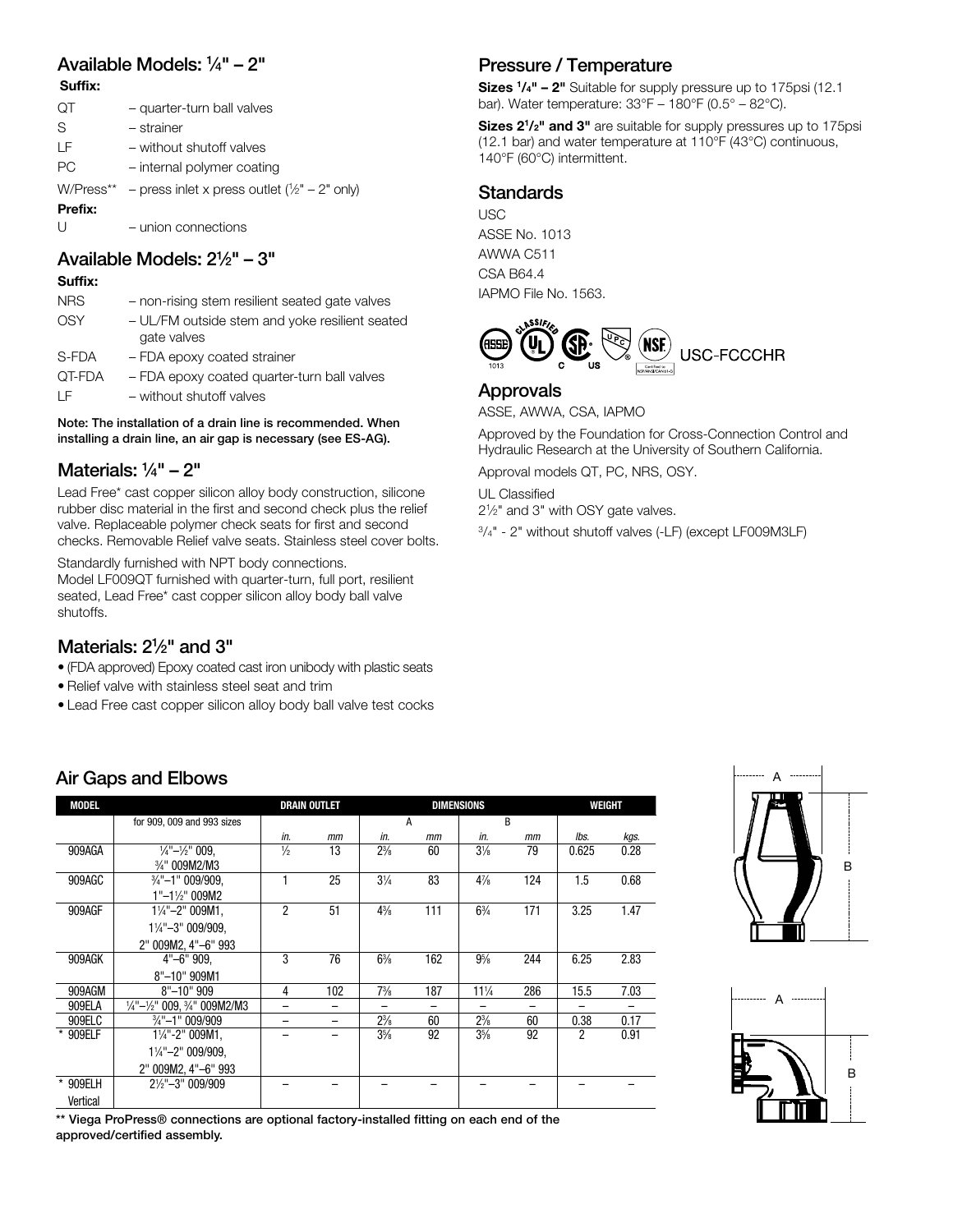#### Dimensions – Weight Size: 1⁄4" – 2" LF009



LF009 1/4" – 2"

| <b>SIZE</b>    | <b>DIMENSIONS (APPROX.)</b> |     |                |     |                |     |                |    |                 |     |                 |     |                |     | WEIGHT |          |
|----------------|-----------------------------|-----|----------------|-----|----------------|-----|----------------|----|-----------------|-----|-----------------|-----|----------------|-----|--------|----------|
|                | n                           |     | B              |     |                |     |                |    |                 |     | М               |     |                |     |        |          |
| in.            | in.                         | mm  | in.            | mm  | in.            | mm  | in.            | mm | in.             | mm  | in              | mm  | in             | mm  | lbs.   | kgs.     |
|                | 10                          | 250 | $4\frac{5}{8}$ |     | $3\frac{3}{8}$ | 86  | $1\frac{1}{4}$ | 32 | $5\frac{1}{2}$  | 140 | $2\frac{3}{8}$  | 60  | $2\frac{1}{2}$ | 64  | J      |          |
|                | 10                          | 250 | $4\frac{5}{8}$ |     | $3\frac{3}{8}$ | 86  | $1\frac{1}{4}$ | 32 | $5\frac{1}{2}$  | 140 | $2\frac{3}{8}$  | 60  | $2\frac{1}{2}$ | 64  |        |          |
|                | 10                          | 250 | $4\frac{5}{8}$ |     | $3\frac{3}{8}$ | 86  | $1\frac{1}{4}$ | 32 | $5\frac{1}{2}$  | 140 | $2^{3}/_{4}$    | 70  | $2\frac{1}{4}$ | 57  | ٠.     |          |
|                | $10^{3}/_{4}$               | 273 |                | 127 | $3\frac{1}{2}$ | 89  | $1\frac{1}{2}$ | 38 | $6\frac{3}{4}$  | 171 | $3\frac{3}{16}$ | 81  | $2\frac{3}{4}$ | 70  |        |          |
|                | $14\frac{1}{2}$             | 368 | $5\frac{1}{2}$ | 140 | c              | 76  | $2\frac{1}{2}$ | 64 | $9\frac{1}{2}$  | 241 | $3\frac{3}{4}$  | 95  | c              | 76  | 19     |          |
| $1\frac{1}{4}$ | $7\frac{3}{8}$              | 441 | 6              | 150 | $3\frac{1}{2}$ | 89  | $2\frac{1}{2}$ | 64 | $11\frac{3}{8}$ | 289 | $4\frac{7}{16}$ | 113 | $3\frac{1}{2}$ | 89  | 15     |          |
| $1\frac{1}{2}$ | $17\frac{7}{8}$             | 454 | 6              | 150 | $3\frac{1}{2}$ | 89  | $2\frac{1}{2}$ | 64 | $11\frac{1}{8}$ | 283 | $4\frac{7}{8}$  | 124 |                | 102 | 16     |          |
|                | $21\%$                      | 543 | $7^{3}/_{4}$   | 197 | $4\frac{1}{2}$ | 114 | $3\frac{1}{4}$ | 83 | $13\frac{1}{2}$ | 343 | $5\frac{5}{16}$ | 151 |                | 127 | 30     | 10<br>IJ |

Dimensions – Weight

Size: 21 ⁄2" and 3" LF009



|                | <b>STRAINER SIZE</b> |        | WEIGHT |                |     |              |                |      |      |
|----------------|----------------------|--------|--------|----------------|-----|--------------|----------------|------|------|
|                |                      | м      |        |                |     |              | N <sub>1</sub> |      |      |
| in.            | mт                   | in.    | mт     | in.            | mm  | in.          | mm             | lbs. | kgs. |
| $2\frac{1}{2}$ | 65                   | 10     | 254    | $6\frac{1}{2}$ | 165 | $9^{3}/_{4}$ | 248            | 28   | 12.7 |
| ৽              | 80                   | $10\%$ | 257    |                | 178 | 10           | 254            | 34   | 15.4 |

R



Watts G-4000 Series

†Clearance for servicing

| <b>MODEL</b> | SIZE           |                 |     | <b>DIMENSIONS (APPROX.)</b> |     |                |     |        |     |        |     |                |     |        |     |      | WEIGHT |
|--------------|----------------|-----------------|-----|-----------------------------|-----|----------------|-----|--------|-----|--------|-----|----------------|-----|--------|-----|------|--------|
|              |                |                 | А   |                             |     |                |     |        |     |        |     | R              |     |        |     |      |        |
|              | in.            | in.             | mm  | in.                         | mm  | in.            | mm  | in.    | mт  | in.    | mm  | in.            | mm  | in.    | mm  | lbs. | kgs.   |
| LF009LF      | $2\frac{1}{2}$ |                 |     |                             |     | $4\frac{1}{2}$ | 114 |        |     | $18\%$ | 460 |                |     | $10\%$ | 270 | 76   | 34.5   |
| LF0090SY     | $2\frac{1}{2}$ | 331/4           | 845 | $5\frac{7}{8}$              | 403 | $4\frac{1}{2}$ | 114 | $16\%$ | 416 | $18\%$ | 460 | $7\frac{3}{4}$ | 197 | 10%    | 270 | 166  | 75.3   |
| LF009NRS     | $2\frac{1}{2}$ | 331/4           | 845 | $1\frac{3}{8}$              | 289 | $4\frac{1}{2}$ | 114 | $16\%$ | 416 | $18\%$ | 460 | $7\frac{3}{4}$ | 197 | $10\%$ | 270 | 161  | 73.0   |
| LF009QTFDA   | $2\frac{1}{2}$ | 331/4           | 845 | h                           | 152 | $4\frac{1}{2}$ | 114 | $16\%$ | 416 | $18\%$ | 460 | $7\frac{3}{4}$ | 197 | $10\%$ | 270 | 150  | 68.0   |
| LF009LF      |                |                 |     |                             |     | $4\frac{1}{2}$ | 114 |        | –   | $18\%$ | 460 |                |     | 10%    | 270 | 76   | 34.5   |
| LF0090SY     |                | $34\frac{1}{4}$ | 870 | $18\frac{1}{2}$             | 470 | $4\frac{1}{2}$ | 114 | 161/8  | 422 | $18\%$ | 460 | $8\frac{3}{4}$ | 222 | $10\%$ | 270 | 198  | 89.8   |
| LF009NRS     |                | $34\frac{1}{4}$ | 870 | $12\frac{3}{4}$             | 324 | $4\frac{1}{2}$ | 114 | 161/8  | 422 | $18\%$ | 460 | $8\frac{3}{4}$ | 222 | 10%    | 270 | 191  | 86.6   |
| LF009QTFDA   |                | $34\frac{1}{4}$ | 870 |                             | 78  | $4\frac{1}{2}$ | 114 | 16½    | 422 | 18½    | 460 | $8\frac{3}{4}$ | 222 | $10\%$ | 270 | 58   |        |